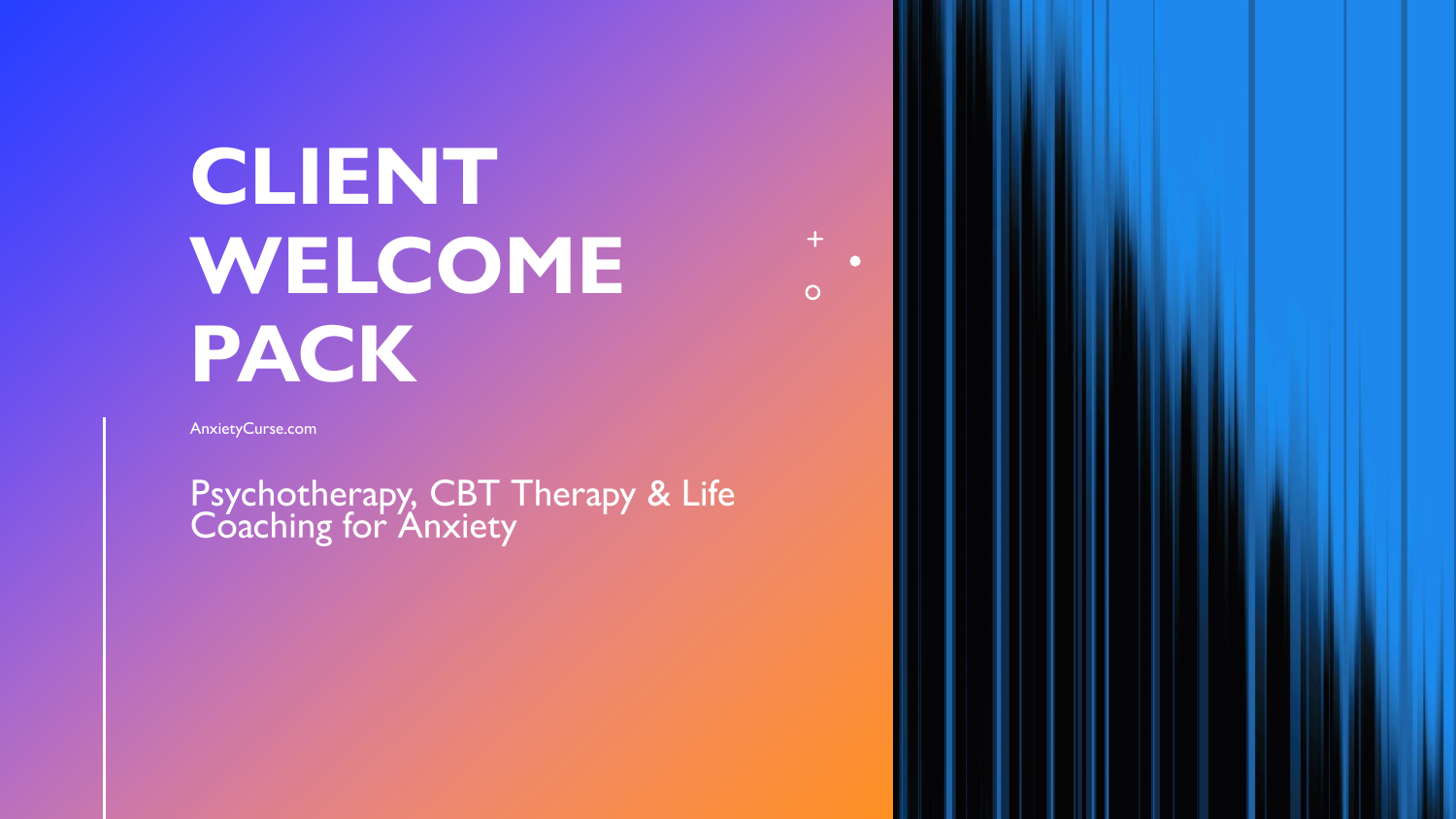#### **IVANA FRANEKOVA**

#### **PSYCHOTHERAPIST | CBT THERAPIST**

#### **OVER 12 YEARS OF EXPERIENCE**

**[HTTPS://ANXIETYCURSE.COM/ABOUT-ME/](https://anxietycurse.com/about-me/)**



 $\overline{O}$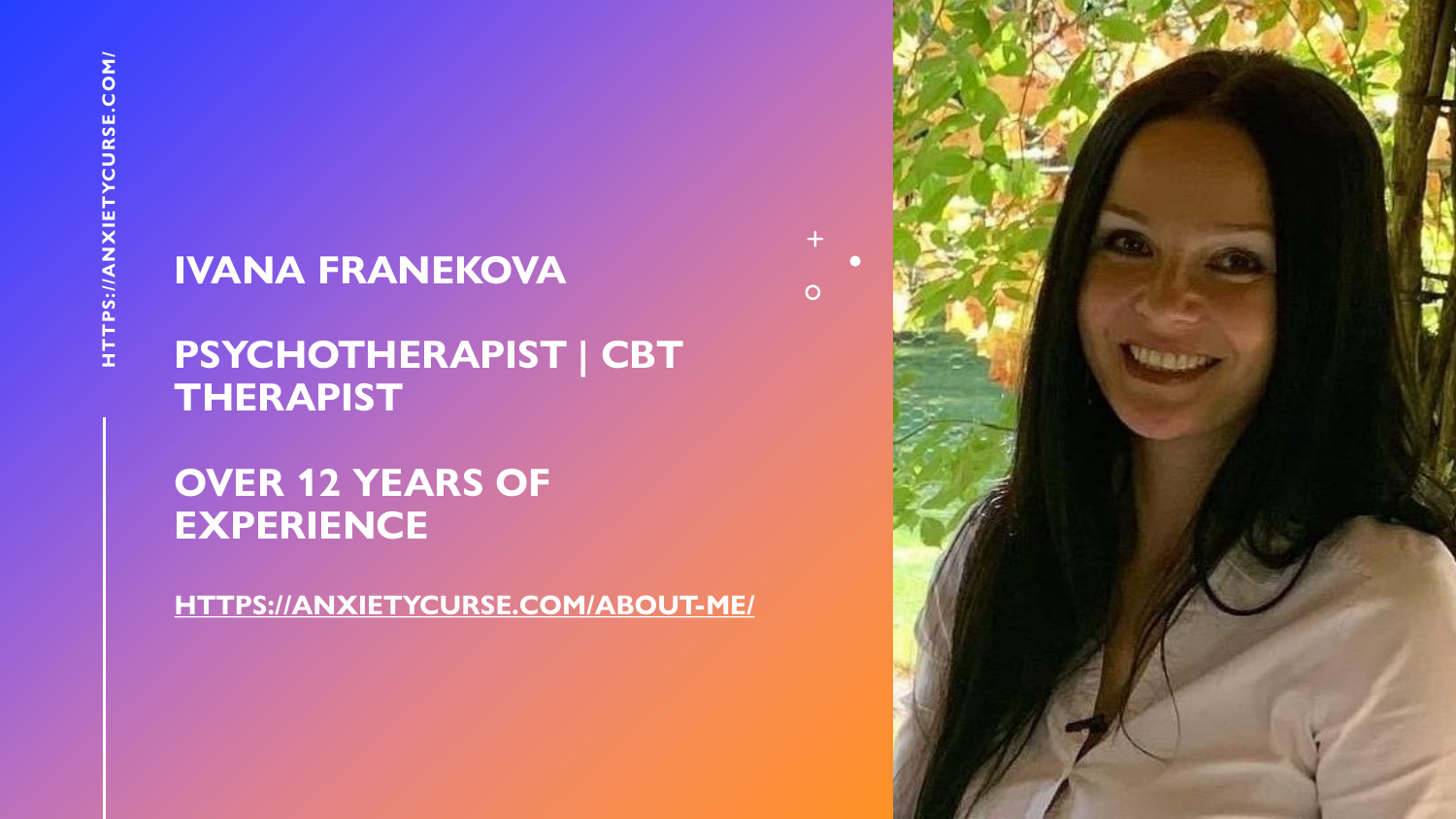## **NEW CLIENTS:**

1. Book Complimentary Consultation at:

<https://anxietycurse.com/online-booking-system/>



 $+$ 

 $\overline{O}$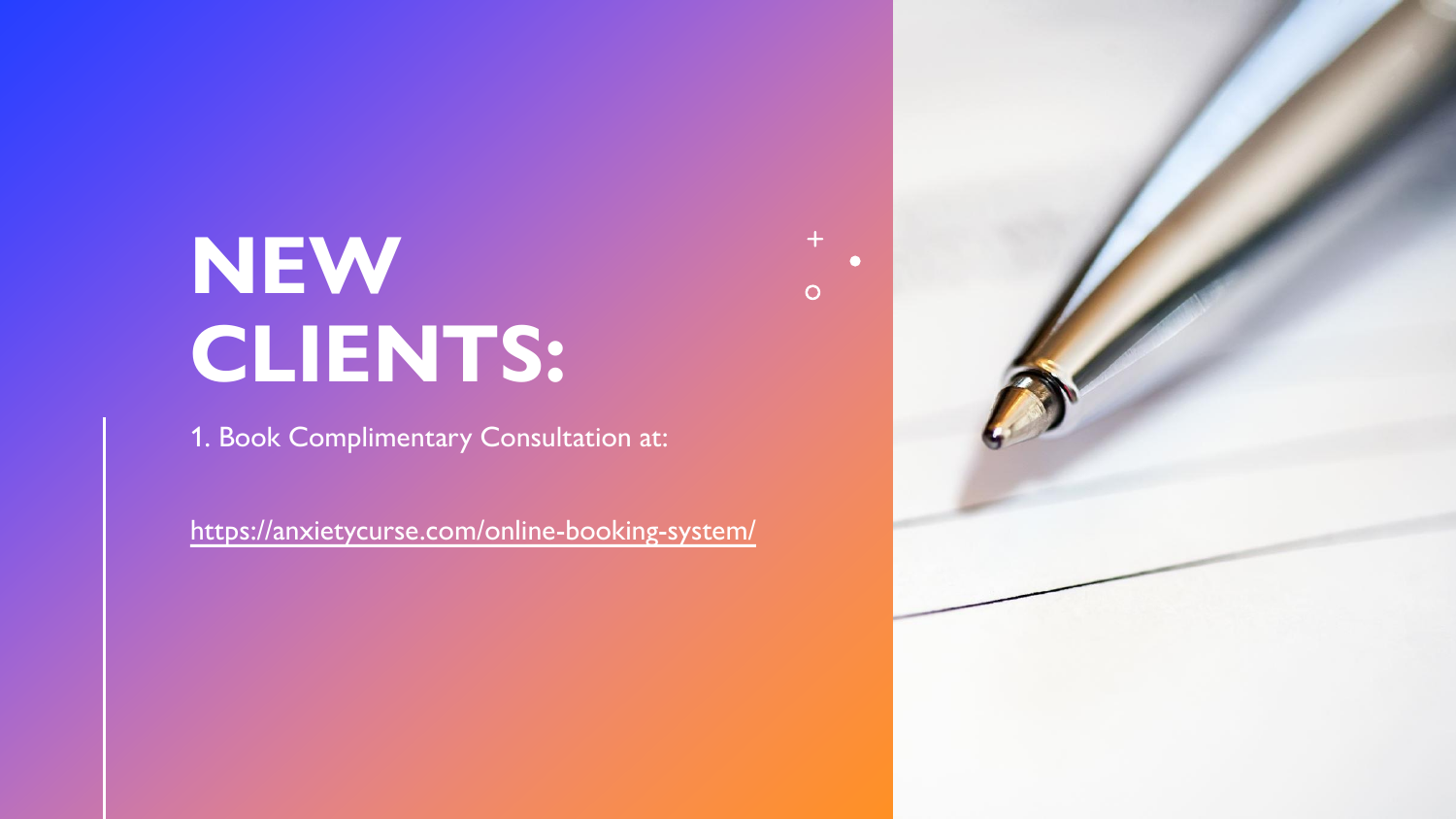**2. IF YOU WISH TO GO AHEAD WITH THERAPY AND COACHING, BOOK**  YOUR FIRST **SESSION AT:**

 $\overline{O}$ 

<https://anxietycurse.com/online-booking-system/>

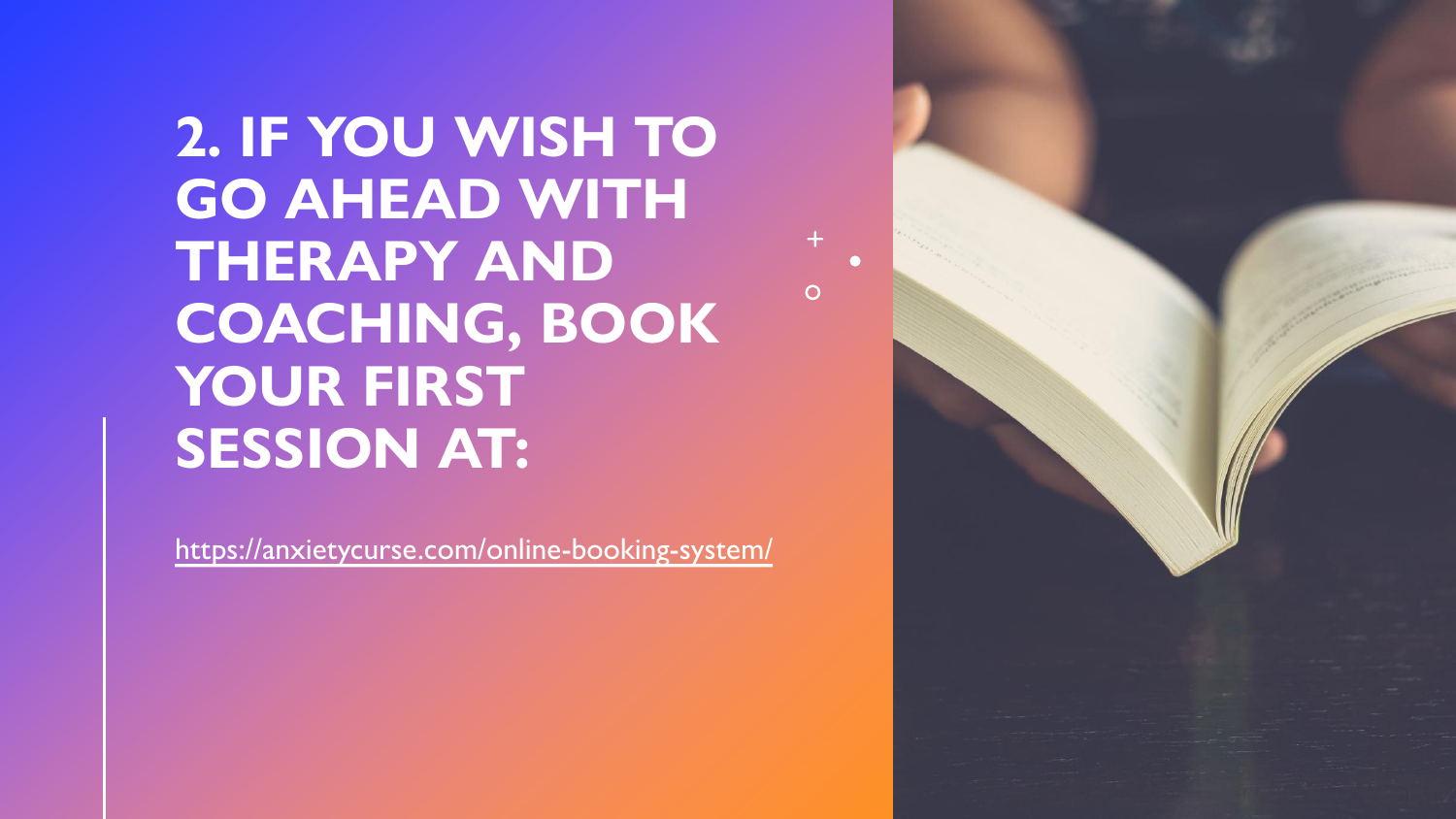**IF YOU'VE SELECTED WORKSHOP OR PROGRAM, PLEASE FOLLOW THE INSTRUCTIONS YOU RECEIVE IN THE EMAIL.**

 $\overline{O}$ 

All workshops and programs are listed at:

<https://anxietycurse.com/anxiety-workshops/>

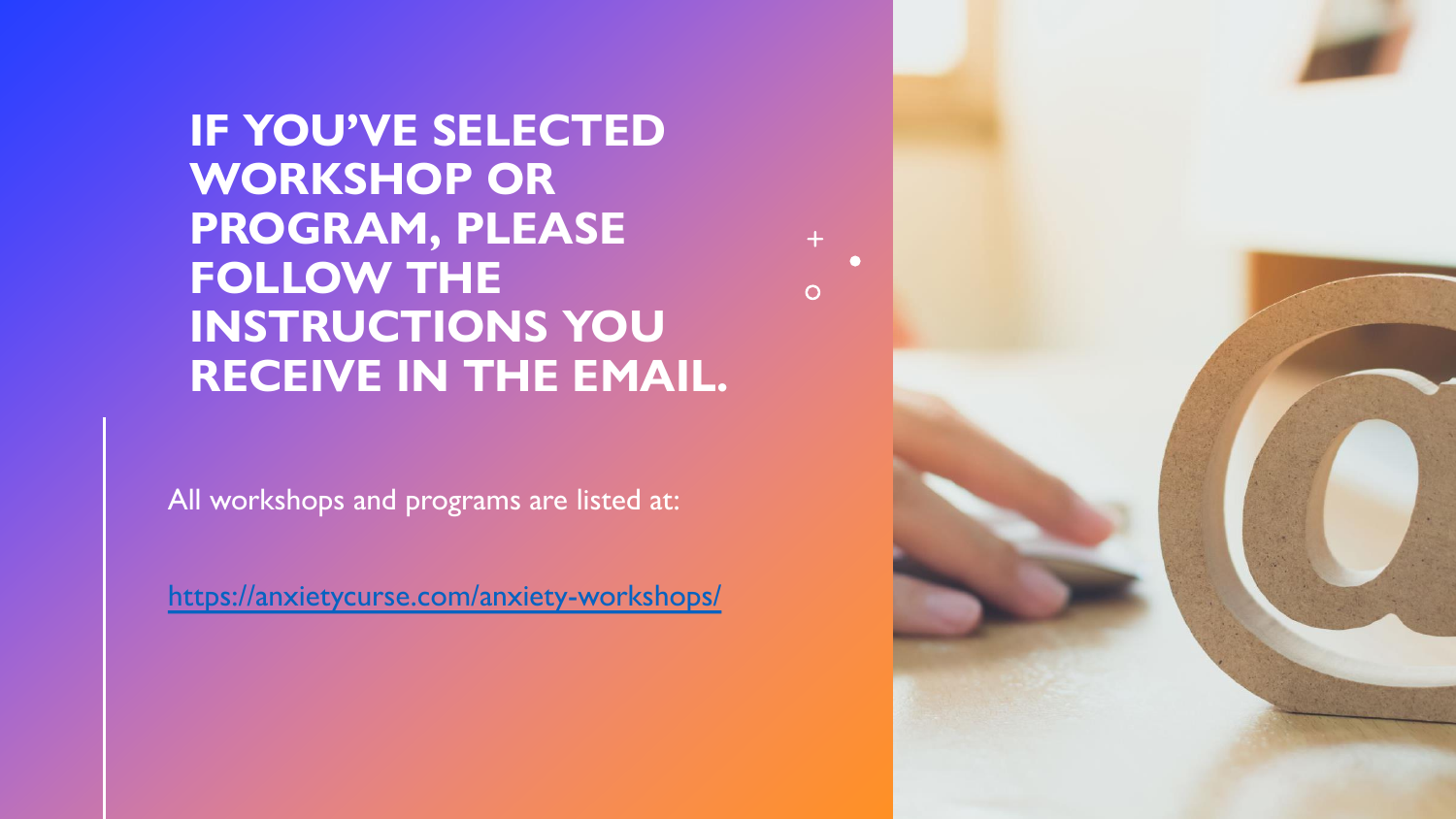### **3. READ THROUGH AND SIGN TERMS AND CONDITIONS**

 $\bigcirc$ 

Once you book your session or program/ workshop (please note the booking is only confirmed if the payment had been received), please read and sign **\*Terms & Conditions\*:**

[https://anxietycurse.com/terms](https://anxietycurse.com/terms-conditions/)conditions/

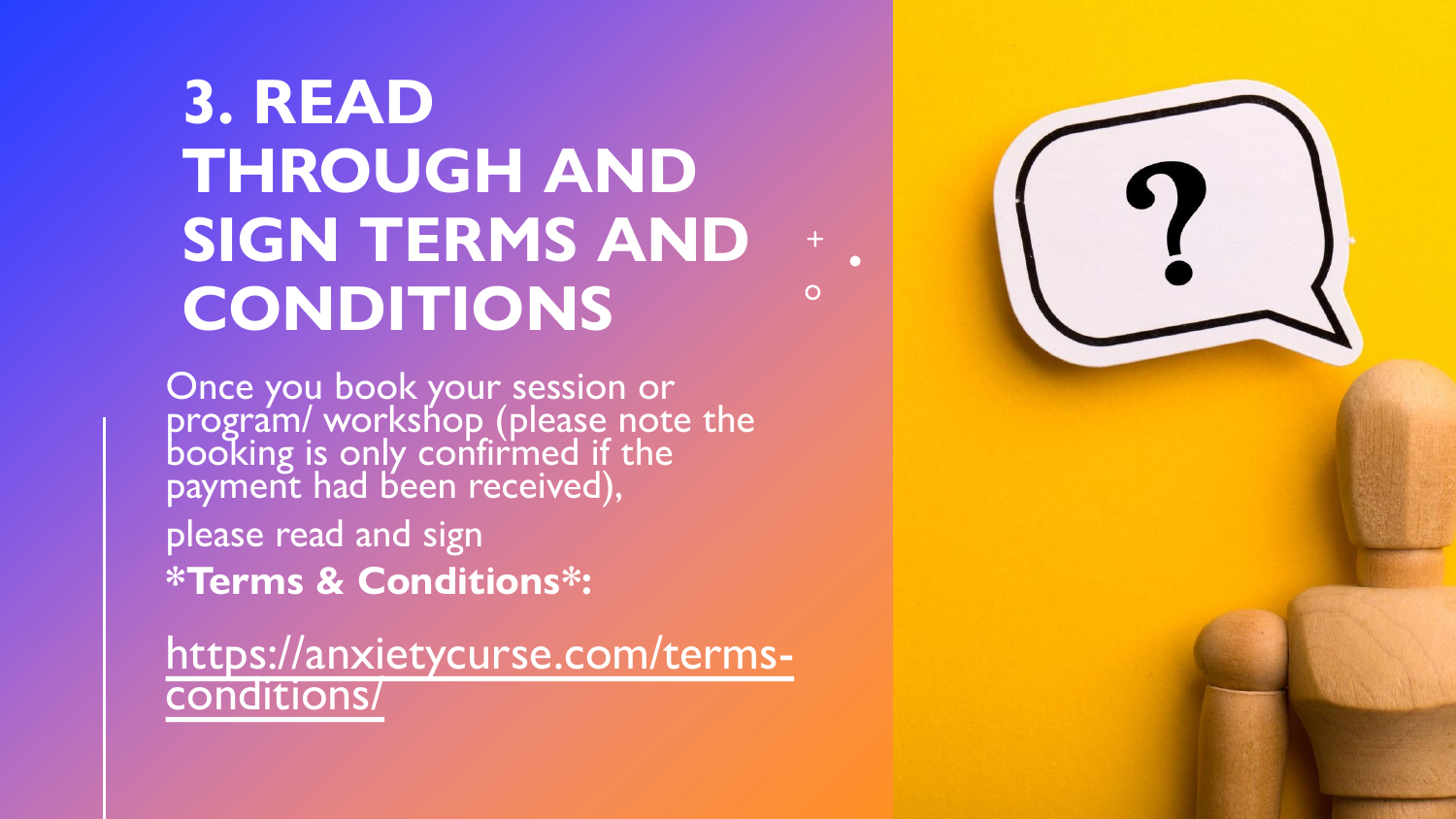# **ADDITIONAL HELP:**

 $+$ 

 $\overline{O}$ 

I have created **\*Client Checklist\*** to help you prepare for your session.

Both new and existing clients, please visit:

<https://anxietycurse.com/client-checklist/>

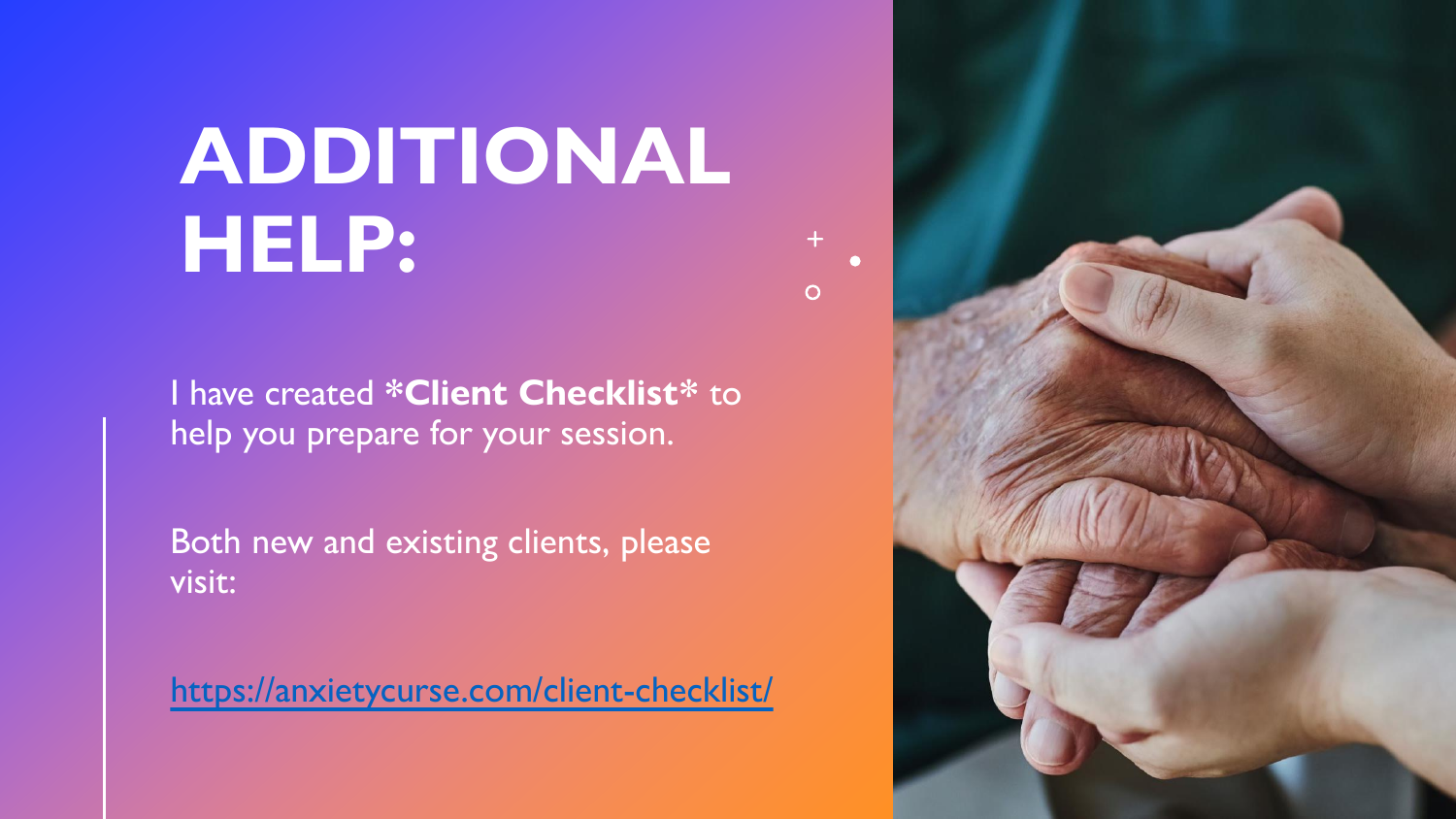### **PRE-SESSION QUESTIONNAIRE:**

 $\overline{O}$ 

**\*For New & Existing Clients**

This questionnaire helps you **focus on your goals, looks at struggles you're facing, reminds you of the most helpful (as well as least helpful) tools and methods we've covered,** and much more:

[https://anxietycurse.com/pre-session-client](https://anxietycurse.com/pre-session-client-questionnaire/)questionnaire/

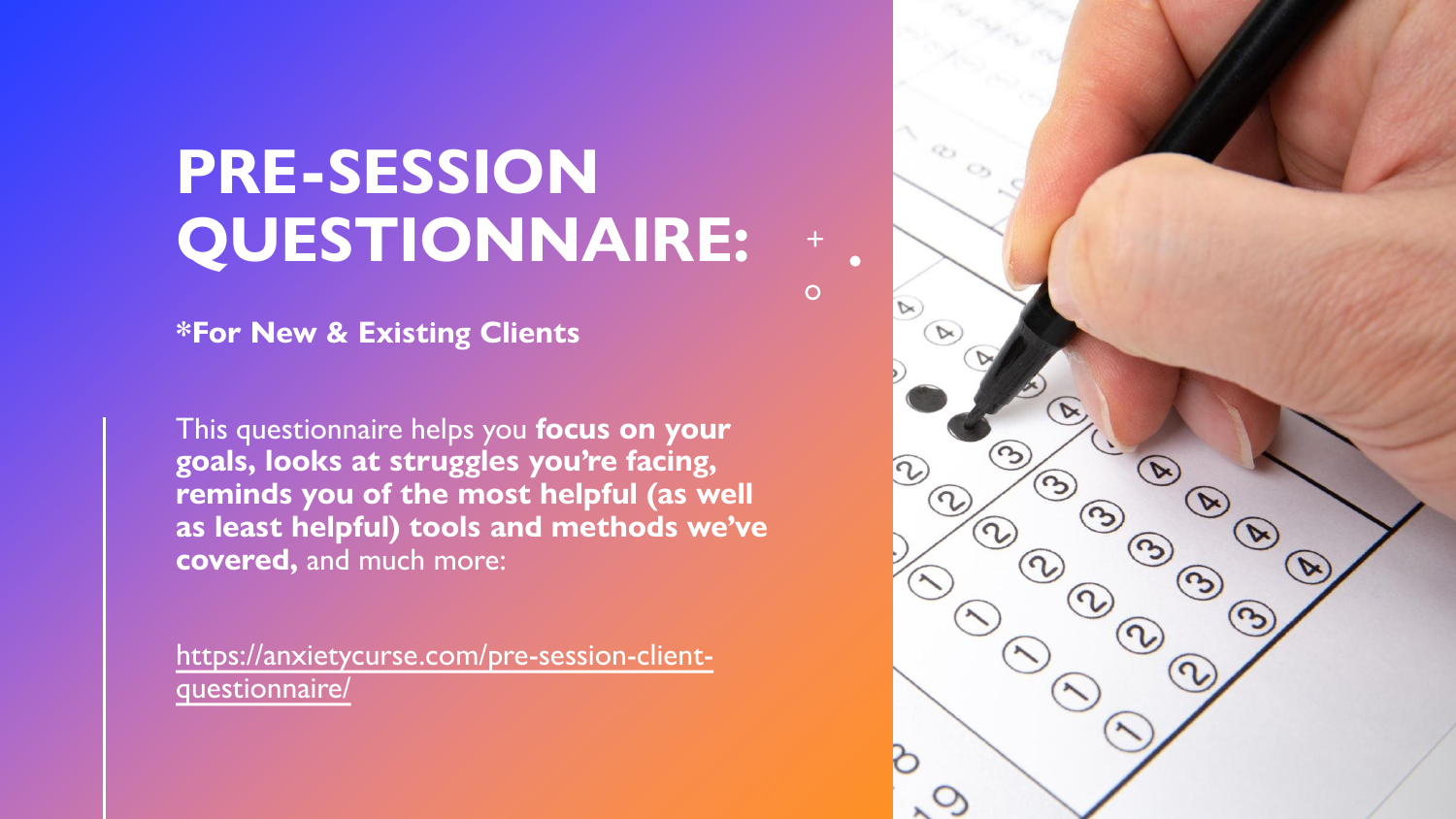# **ONLINE THERAPY**

Online therapy can be scary, but it's actually great. My clients truly enjoy this style of delivery and so do I.

We have many more tools to our disposal, including creative PowerPoint tools. I strongly believe that with learning new skills, it helps to see as well as hear.

 $\bigcirc$ 

More on Online Therapy at:

[https://anxietycurse.com/how-online-therapy-for](https://anxietycurse.com/how-online-therapy-for-anxiety-work/)anxiety-work/